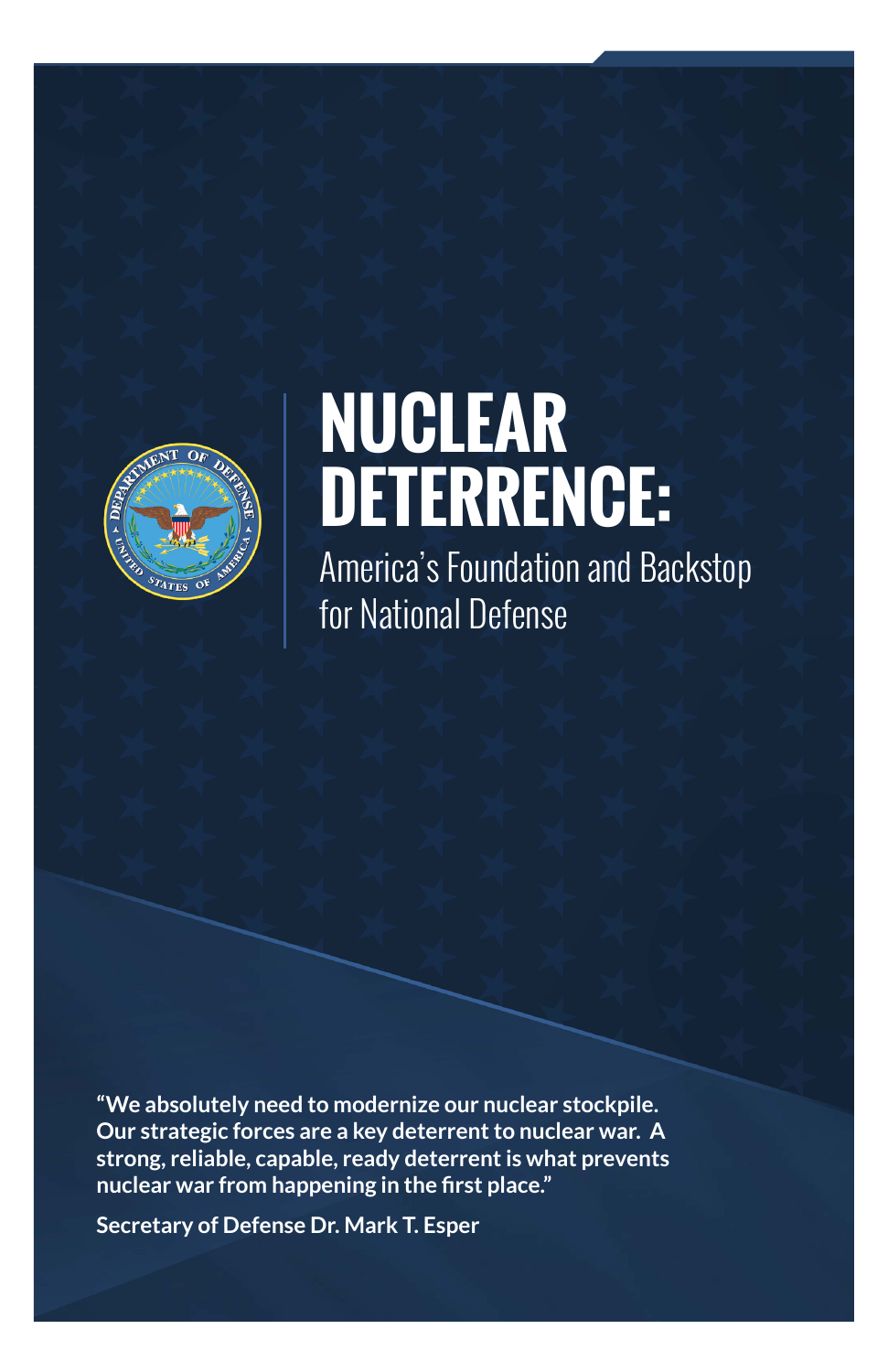## THREAT

The United States and our allies face an increasingly threatening and complex strategic environment.

Russia and China are increasing the role of nuclear weapons in their strategies and have been increasing the size and sophistication of their nuclear forces.

Rogue regimes like North Korea and Iran are destabilizing regions through their pursuit of nuclear weapons and ballistic missile programs.

#### RUSSIA

The Russian nuclear threat is increasing. In addition to modernizing its existing inventory, Russia is developing, testing, and fielding new traditional types of delivery systems like road-mobile and silo-based ICBMs, ballistic missile submarines and missiles, bomber aircraft, and cruise missiles, along with never-before-seen nuclear weapon capabilities, such as hypersonic glide vehicles, nuclear-powered cruise missiles, and nuclear-powered unmanned underwater vehicles.



### Russian Non-Strategic Nuclear Weapons: Modernization and Expansion

**Russia is modernizing an active stockpile of up to 2,000 non-strategic nuclear weapons employable by ships, planes, and ground forces.**

#### **GROUND**

- $\blacktriangleright$  Short-range ballistic missiles
- $\blacktriangleright$  Ground-launched cruise missiles
- $\blacktriangleright$  Anti-aircraft missiles
- $\blacktriangleright$  Anti-ballistic missile defense

#### AIR

- $\blacktriangleright$  Gravity bombs
- $\blacktriangleright$  Air-launched cruise missiles
- $\blacktriangleright$  Air-launched ballistic missiles

#### **NAVAL**

- $\blacktriangleright$  Submarine-launched cruise missiles
- $\blacktriangleright$  Torpedoes for surface ships and submarines
- $\blacktriangleright$  Depth charges
- $\blacktriangleright$  Nuclear-powered underwater vehicle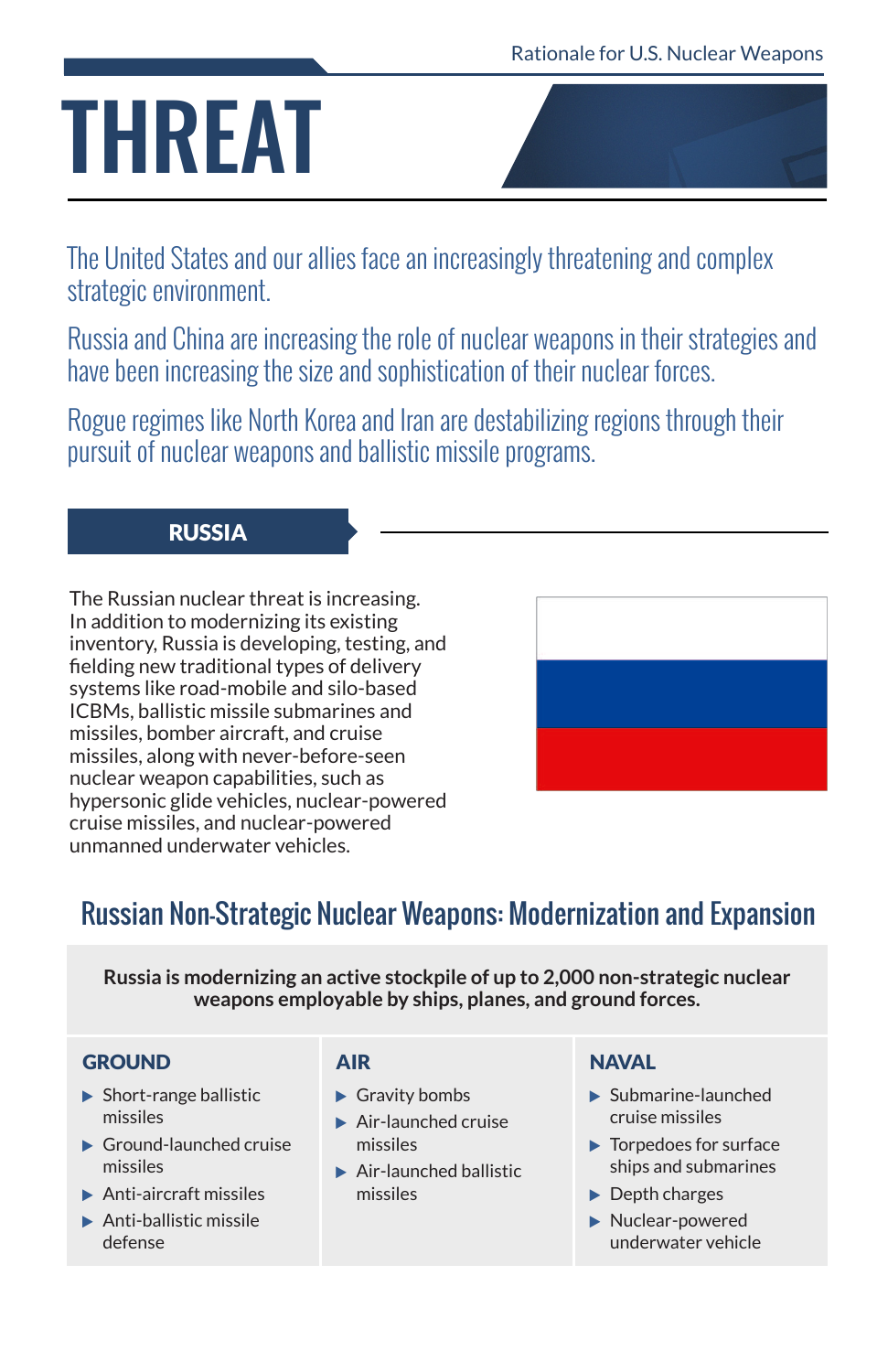#### **CHINA**

Over the next ten years, China is expected to at least double the size of its nuclear stockpile while implementing the most rapid expansion and diversification of its nuclear arsenal in its history. China is developing, testing, and fielding new generations of land-based ballistic missiles, increasing the range of its submarine-launched ballistic missiles, and pursuing a new bomber. Further, it is expending significant resources on advanced nuclear-capable systems and hypersonic vehicles.



#### NORTH KOREA

North Korea continues its illicit pursuit of nuclear weapons and missile capabilities in direct violation of United Nations Security Council resolutions. It has conducted increasingly sophisticated nuclear and ICBM flight tests, which pose a threat to the U.S. homeland and our allies.



#### IRAN

Iran has developed and fielded a substantial arsenal of ballistic missiles that can strike targets throughout the region. These ballistic missiles are a key component of Iran's efforts to dominate its region of the world and intimidate U.S. allies and partners. Additionally, Iran's current attempts to launch a space vehicle could provide valuable information that would aid its effort to develop an ICBM capability.

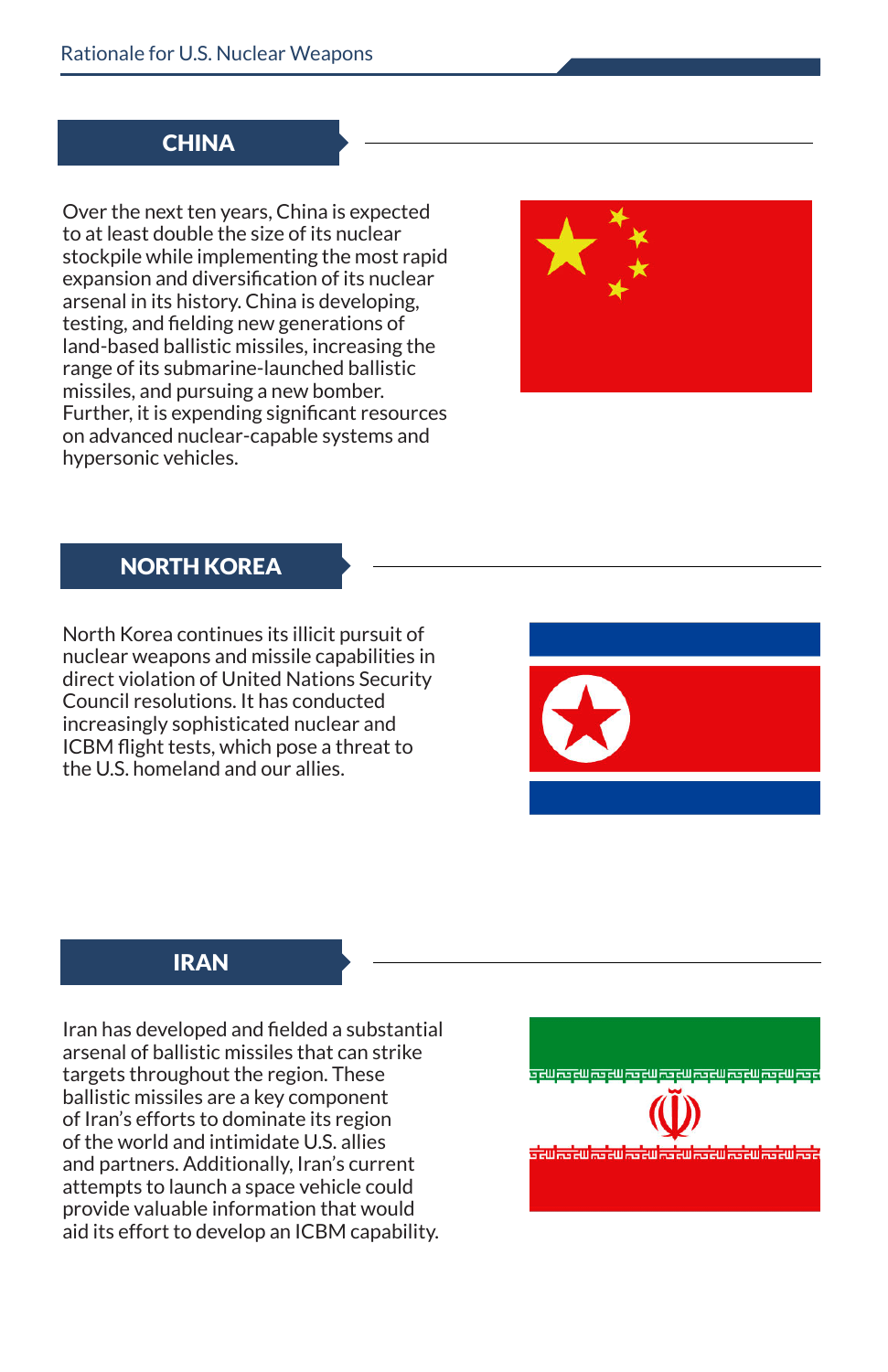# POLICY

While the United States has taken concrete steps to reduce the role and number of nuclear weapons in our national security strategy, others have increased the number of nuclear weapons they field and have increased the role of nuclear weapons in their security strategies.

Until nuclear weapons can prudently be eliminated from the world, the United States must maintain a credible nuclear force by modernizing where necessary to ensure the security of the United States, our allies, and our partners.

The 2018 Nuclear Posture Review reaffirms that the United States will pursue a safe, secure, survivable, and effective nuclear deterrent while simultaneously pursuing nuclear nonproliferation and arms control efforts.

The highest U.S. nuclear policy and strategy priority is to deter potential adversaries from nuclear attack of any scale.

The United States would only consider employing nuclear weapons in the most extreme circumstances to defend our vital interests and those of our allies and partners.

Our nuclear arsenal is the nation's ultimate insurance policy against a potential nuclear attack.

Nuclear forces, along with our conventional forces, help prevent competition and conflict from escalating to large-scale conventional warfare.

Effective deterrence requires a credible nuclear capability and the resolve to use it if required.



Only the President of the United States can authorize the use of nuclear weapons



U.S. nuclear weapons stockpile is 85% smaller than its Cold War high

DoD SPENDS LESS THAN 2% of its budget on modernizing

its nuclear forces



The annual cost for modernizing, sustaining, and operating U.S. nuclear forces will peak at 6.4% in DoD's FY29 budget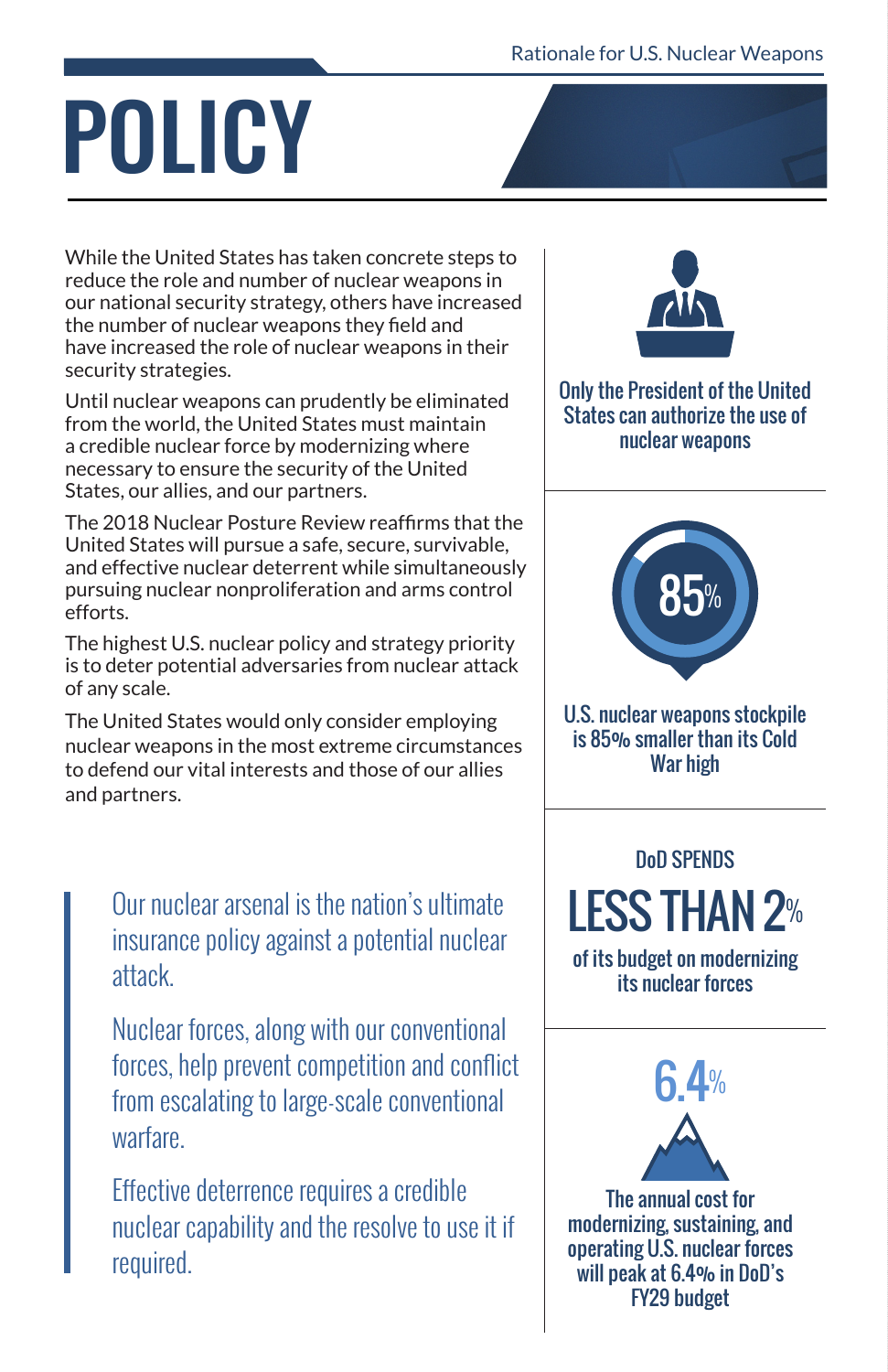

**STRATEGY** 

The three legs of the U.S. nuclear Triad are complementary, with each component offering unique strengths. Together, the Triad ensures the United States can effectively withstand and respond to any attack.

#### RESPONSIVE With 400 ICBMs, no adversary can disarm the U.S. nuclear deterrent without attacking hundreds of targets simultaneously. **SURVIVARLE** A portion of the SSBN fleet and its 240 SLBMs is always on patrol, making them very difficult to find and track. VISIBLE The 60 nuclear-capable bombers are a clear and visible signal of U.S. intent and resolve during a crisis, and provide the President a variety of options. NUCLEAR TRIAD

#### **Enduring roles for nuclear weapons in U.S. strategy:**

U.S. nuclear weapons deter nuclear and strategic non-nuclear aggression, including chemical, biological, and large-scale conventional attacks.

Our nuclear posture demonstrates to any adversary that nuclear strikes will result in far greater costs than any benefits the adversary could achieve.

U.S. nuclear weapons provide assurance to allies and partners that the United States is committed to their security. Extended deterrence allows allies and partners to abstain from pursuing their own nuclear weapons, thereby contributing to our nonproliferation goals.

Should deterrence fail, nuclear operations would adhere to the law of armed conflict as the United States will strive to end any conflict and restore deterrence at the lowest level of damage possible.

The United States will continue efforts to create a more cooperative and benign security environment, but must also hedge against prospective and unanticipated risks.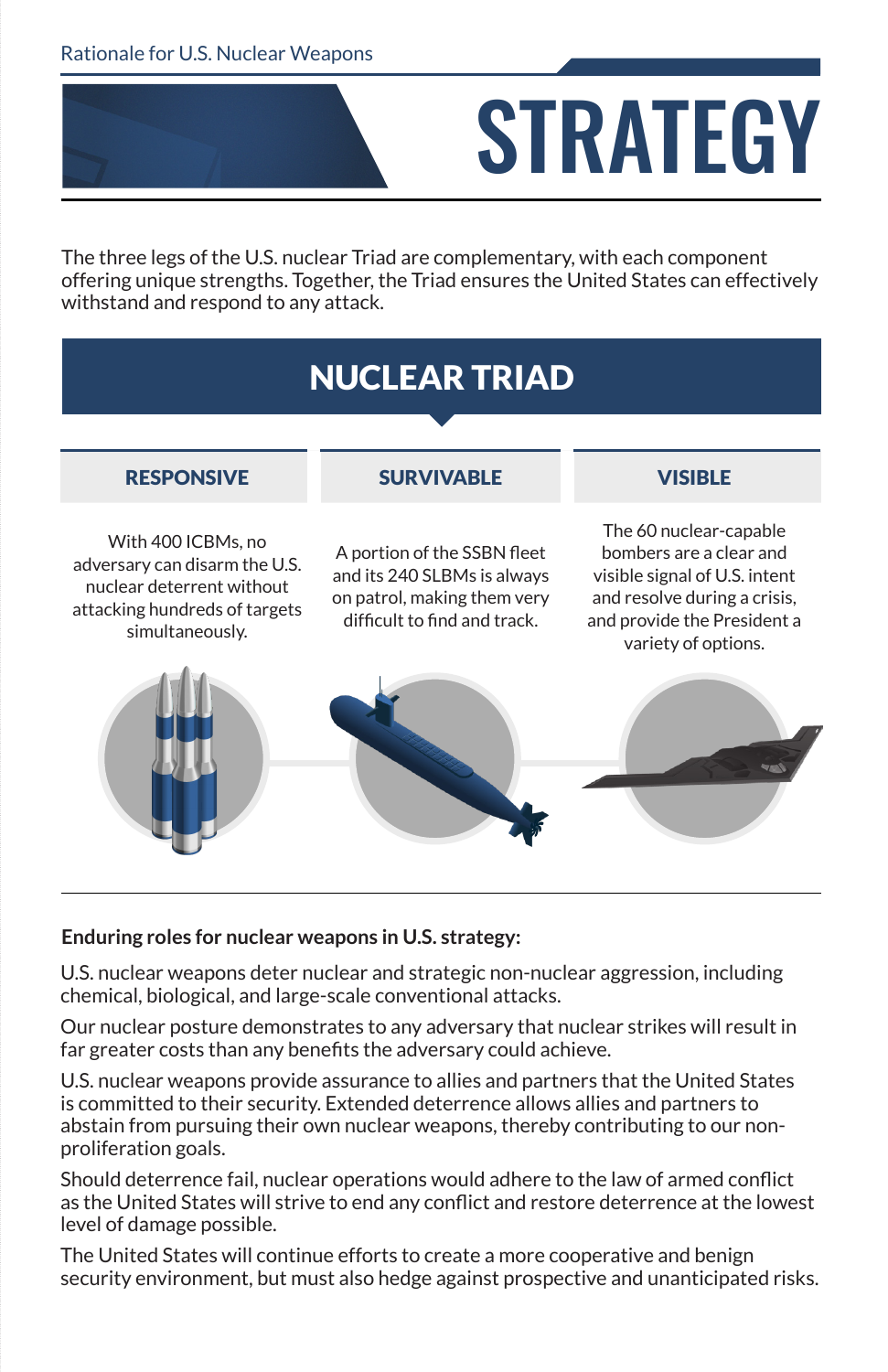**POSTURE** Most U.S. nuclear weapons delivery systems have been extended far beyond their original service lives and cannot be sustained beyond the 2025 to 2035 timeframe. Although still reliable and credible, our current delivery systems, weapons, command and control systems, and infrastructure are rapidly aging into obsolescence.

> The FY 2021 Budget Request funds all critical DoD nuclear modernization, sustainment, and operational requirements, helping to ensure modern replacements will be available before the nation's Cold War legacy systems reach the end of their extended service lives.

Delays in funding for replacement systems will adversely impact military operations and undermine the deterrence mission.

**"I absolutely support fully funding the nuclear enterprise as the number one priority. It's kept the peace, world peace actually, from great power war for going on seven and a half decades."** 

**Chairman of the Joint Chiefs of Staff Gen. Mark A. Milley**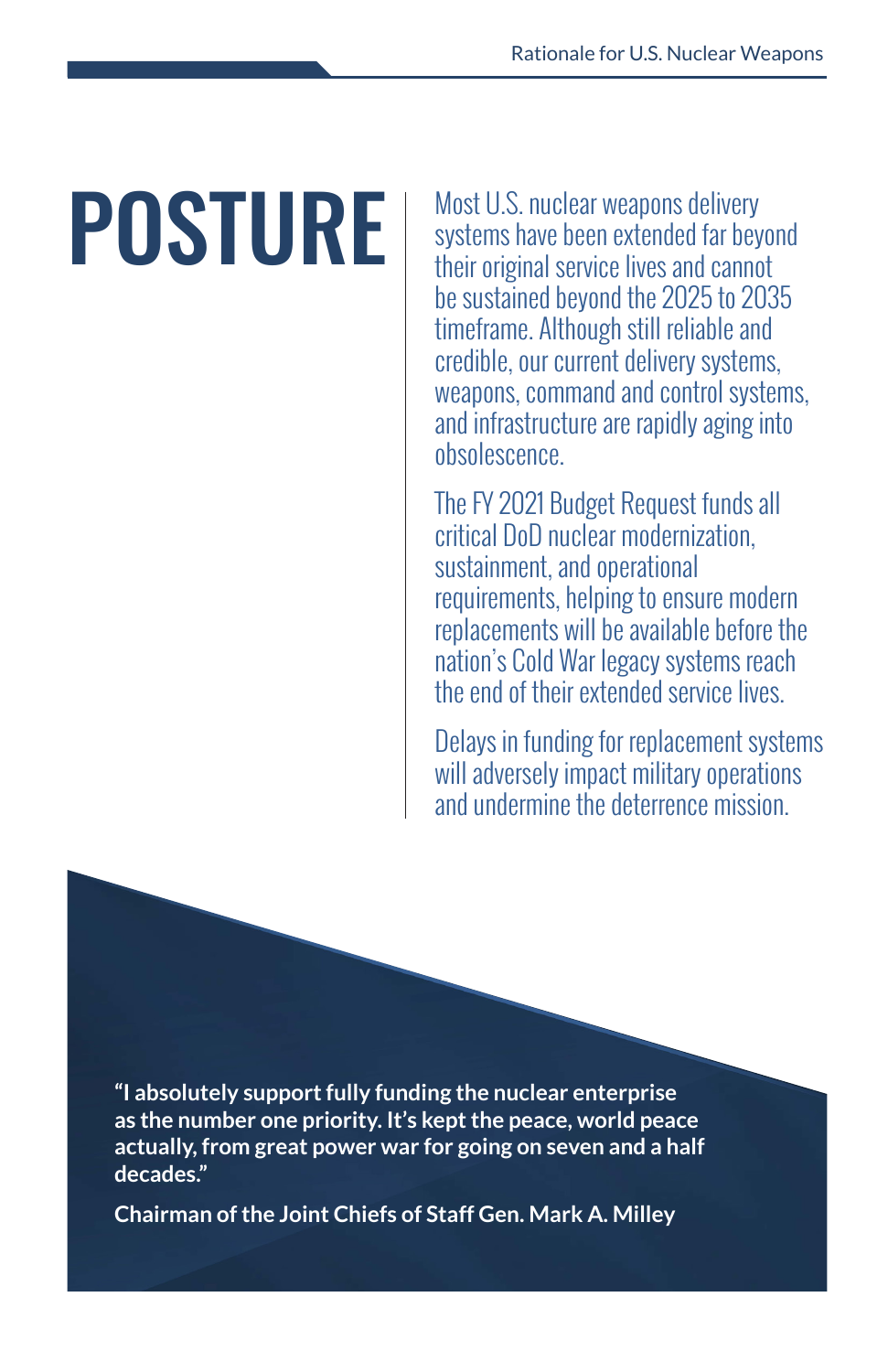#### PROGRAMS

COLUMBIA-Class Ballistic Missile Submarines will replace the nearly 40-year-old OHIO-Class submarines.

Ground-Based Strategic Deterrent program will replace the nearly 60-year-old Minuteman III ICBM.

**B-21 Bomber** will supplement the B-52 bomber and will have both conventional and nuclear roles.

Long-Range Standoff Missile will replace the nearly 40-year-old Air-Launched Cruise Missile with a missile capable of penetrating defended airspace.

**Trident II (D5) Life Extension 2** Submarine-Launched Ballistic Missile Life Extension program extends the D5's service life for deployment on both OHIO- and COLUMBIA-Class submarines.

Sea-Launched Cruise Missile will reintroduce a flexible, sea-based, non-strategic nuclear capability to improve U.S. capabilities for deterring limited nuclear use and assuring our allies that we will meet our extended deterrence commitments.

F-35 Dual-Capable Aircraft will replace F-15E DCA to support our allies through extended deterrence.

#### **COST**

The nation's nuclear modernization program is affordable. The United States seeks only what it needs to maintain a credible nuclear deterrent.

DoD's FY 2021 request for nuclear forces is roughly 4.1% of the total DoD budget, and the request to modernize these nuclear forces is about 1.7% of the total DoD budget request.

The 2018 Nuclear Posture Review projects that the total cost to modernize, sustain, and operate U.S. nuclear forces over the next 20 years will account for about 6.4% of the Defense budget at its highest level of funding in 2029, returning to about 3% for sustainment and operations upon completion of modernization.

The National Nuclear Security Administration's (NNSA) FY 2021 budget request for Weapons Activities is approximately \$15.6B for nuclear modernization, sustainment, and operations. NNSA is responsible for the nation's nuclear warheads and supporting infrastructure.